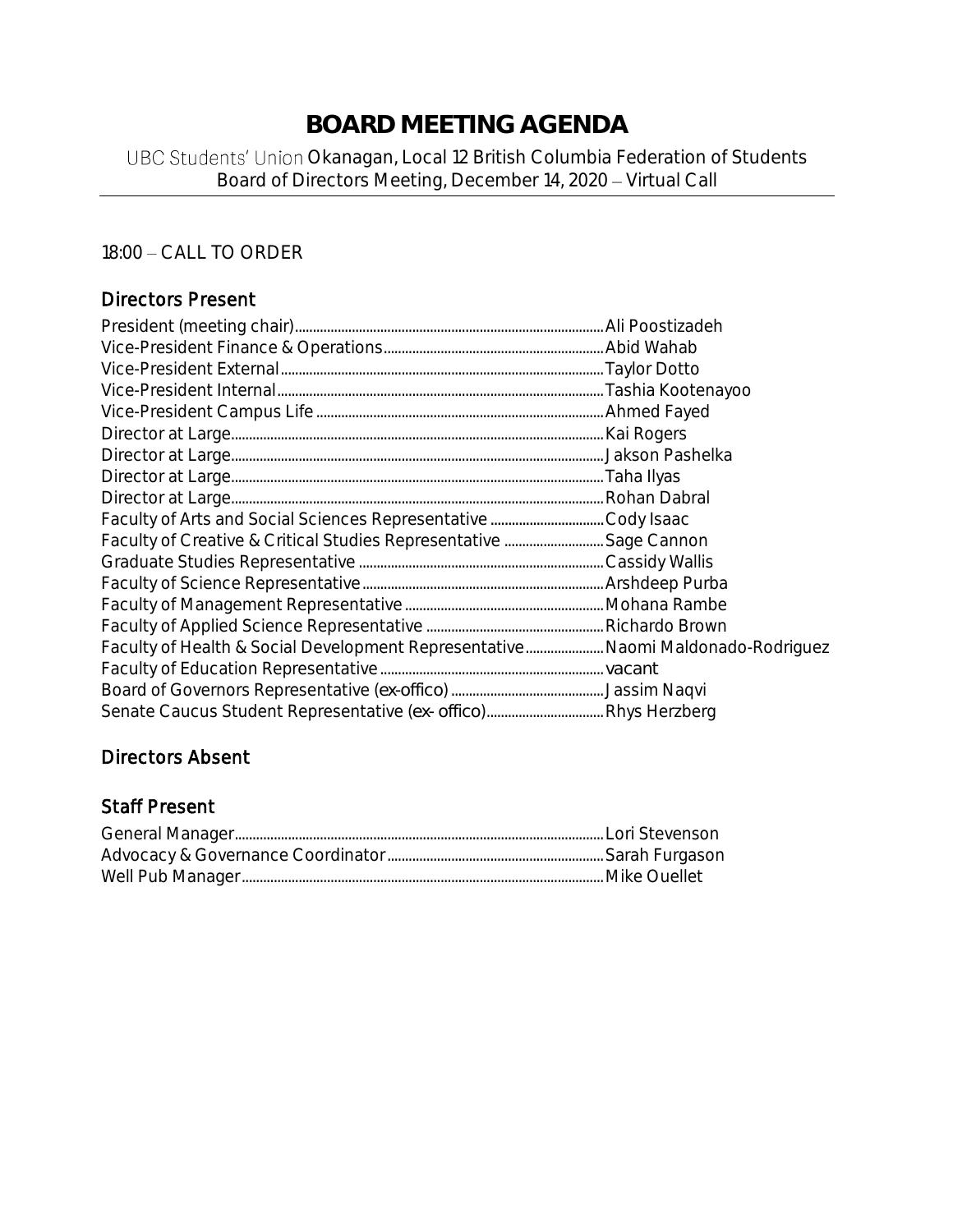**1. ACKNOWLEDGEMENT OF TERRITORY**

We would like to acknowledge that we are on the traditional, ancestral territory of the Okanagan Nation. We would like to recognize that learning happened in this place long before this institution was established. It's important that we understand that we are very privileged to be living, working, and learning in these territories that are not our own.

## **2. ADOPTION OF AGENDA AND REVIEW OF MEMBERSHIP**

## **20/12/14.01 MOTION**

/

Be it resolved that the agenda be adopted.

**3. ADOPTION OF MINUTES FROM PREVIOUS MEETINGS**

### **20/12/14.02 MOTION**

/

Be it resolved that minutes of the meeting held November 30, 2020 be adopted.

**4. PRESENTATIONS**

### **5. MONTHLY REPORTS**

**20/12/14.03 MOTION**

/

Be it resolved that the Executive Reports for the month of November be adopted.

### **6. COMMITTEE BUSINESS**

## **6.1** Executive Committee

**20/12/14.04 MOTION**

### /

Be it resolved that the minutes of the meeting held December 2, 2020 be adopted.

### **6.2** Finance Committee

**20/12/14.05 MOTION**

Wahab/

Be it resolved that the minutes of the meeting held December 4, 2020 be adopted.

**20/12/14.06 MOTION**

Be it resolved that the long-term investments of the Students' Union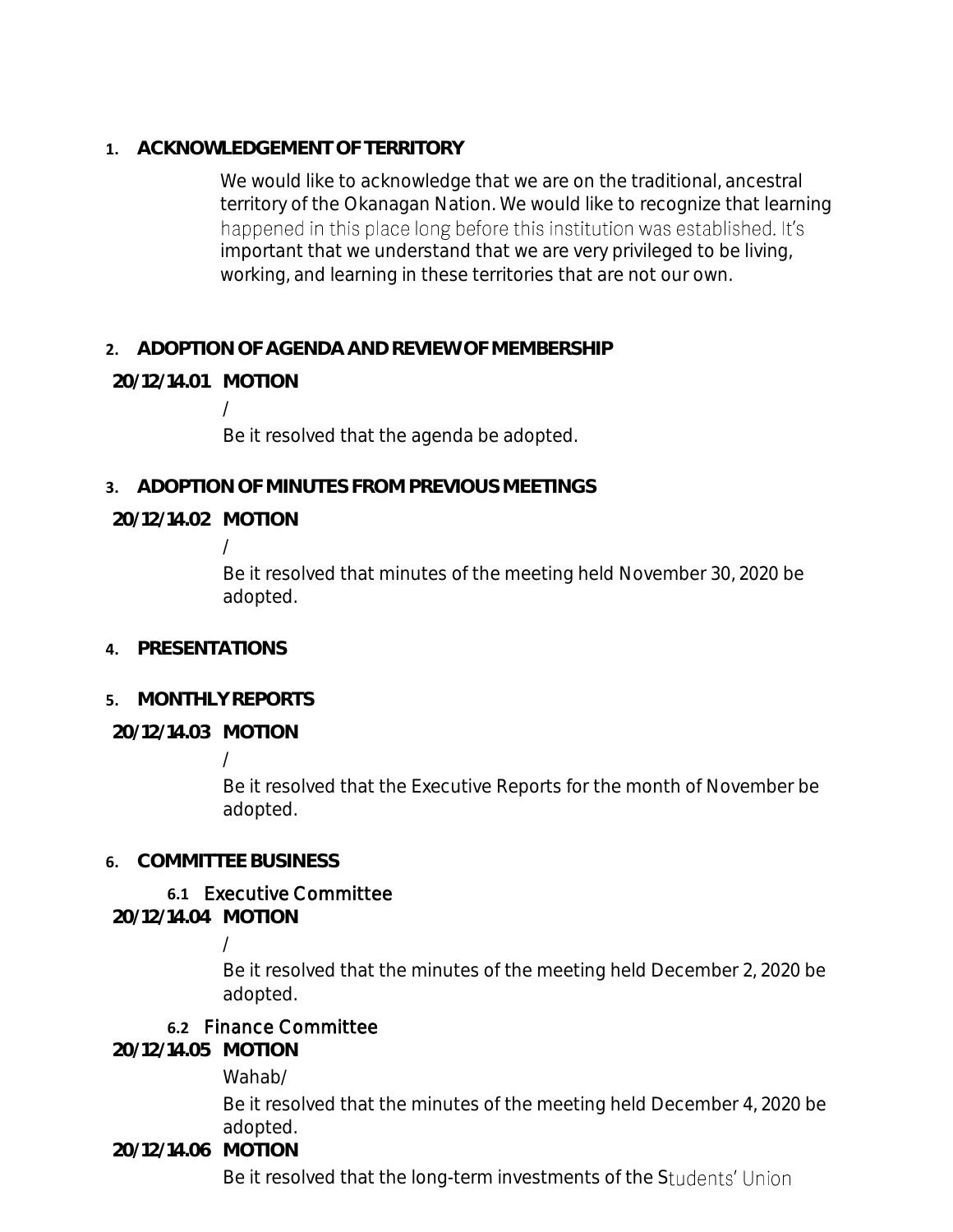Okanagan of UBC be managed by RBC Dominion Securities.

Wahab/

**20/12/14.07 MOTION**

Wahab/

Be it resolved that the Students' Union Okanagan of UBC invest exclusively in Environmental, Social, and Governance (ESG) compliant funds.

## **6.3** Policy Committee

**20/12/14.08 MOTION**

Kootenayoo/

Be it resolved that the minutes of the meeting held November 25, 2020 be adopted.

## **6.4** Campus Life Committee

## **6.5** Campaigns Committee

## **6.6** Oversight Committee

**20/12/14.09 MOTION**

/

Be it resolved that the minutes of the meetings held November 20 and December 4, 2020 be adopted.

**20/12/14.10 MOTION**

/

Be it resolved that a formal reprimand be issued to Ahmed Fayed, VP Campus Life, as attached.

## **6.7** Resource Centre Advisory Committee

**20/12/14.11 MOTION**

Kootenayoo/

Be it resolved that Josie Leung, Skylar Dubois, Taya Jardine, Hanna Paul, Katie Del Buono, Jakson Pashelka, and Arshdeep Purba be appointed to the Resource Centre Advisory Committee.

## **6.8** Graduate Student Committee

**20/12/14.12 MOTION**

Wallis/

Be it resolved that Anne Claret, Ben Wiltshire, Kirthana Ganesh, Maya Pilin, Nibirh Jawad, and Rina Garcia Chua be appointed to the Graduate Student Committee.

## **7. REPORT ON UNIVERSITY RELATIONS**

- **7.1** Board of Governors
- **7.2** Senate
- **7.3** Other University Committees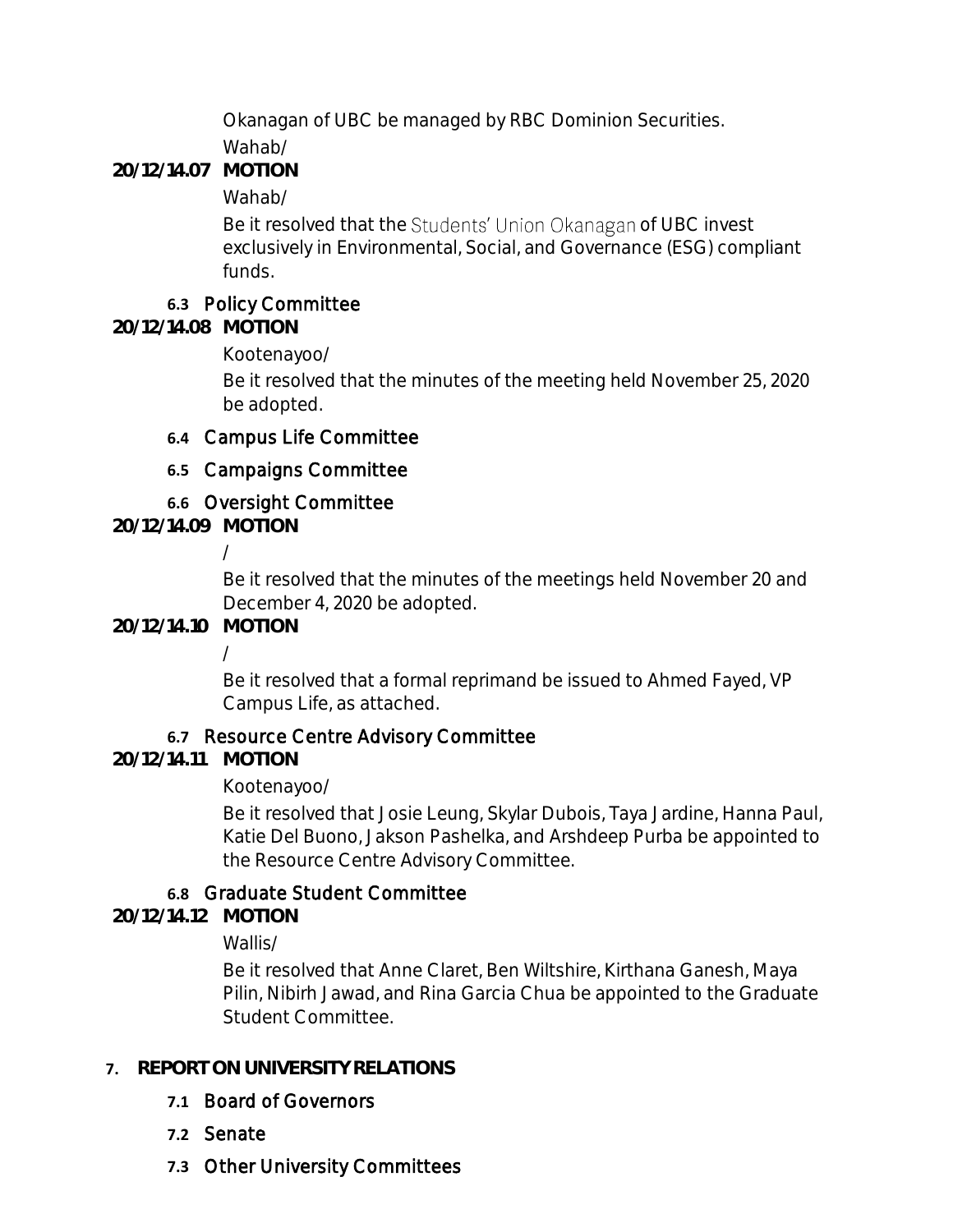### **8. OLD BUSINESS**

- **9. NEW BUSINESS**
- **10. INFORMATION ITEMS**
	- **10.1** SAAM Class Talks
	- **10.2** Governance Regulation Update
	- **10.3** Next Board Meeting Date
- **11. ADJOURNMENT**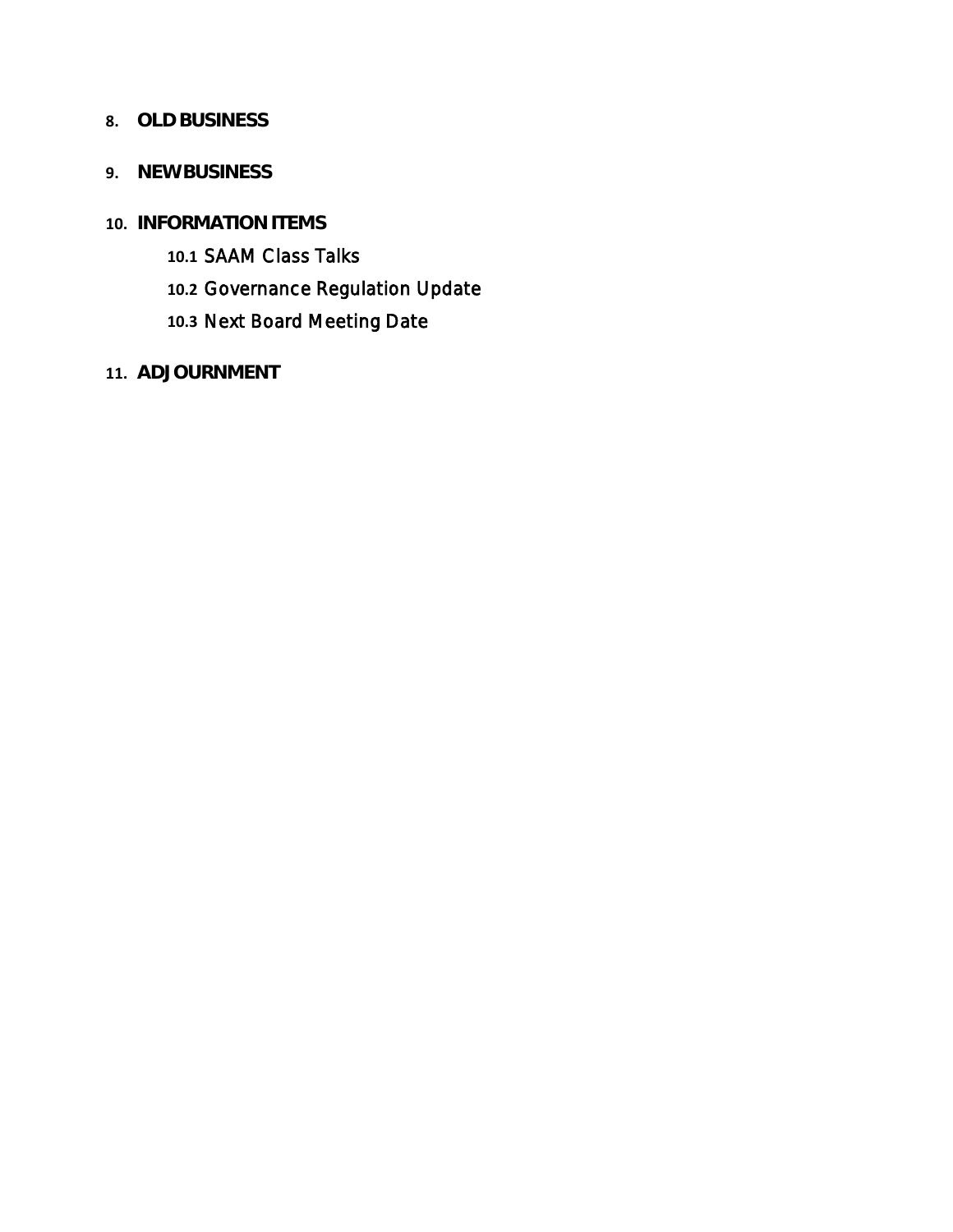# Executive Director Work Summary Ali Poostizadeh– President

Report Period: November 2020/2021 UBC Students' Union Okanagan, Local 12 British Columbia Federation of Students

In accordance with Bylaw X, Executive Directors are required to submit a monthly written report to the Board of Directors, summarizing their activities for that month. This report is designed to provide the Board of Directors with a monthly summary of the activities of each Executive Director.

For the purpose of this report the following shall not be included as eligible work:

- attendance at Board meetings; and,
- production of this work summary;

### Week 1

§ SUO Space Planning meeting with UBC Administrators, SUO General Manager, and SUO Executives regarding Student Union capital project. Board confirmation needed to proceed with project.

• Presentation from RBC Dominion Securities to Finance Committee regarding possible partnership for investment of SUO surplus.

• Meeting with Indigenous Student Council (ISC) and Vice President Internal, Tashia Kootenayoo regarding the ISC public letter. Positive result, and further action items were set.

- Chaired SUO Executive Meeting. Provided an update on work to date.
- First meeting of the Associate Provost hiring committee.

§ UBC Remote Invigilation Tools working group meeting. Goal of the committee is to find ethical software to use. Personal goal is to prevent the use of invigilation tools altogether.

**•** Participated in the Nov.  $6<sup>th</sup>$  Campaigns Committee meeting. Developed contacts with BC Transit Advertising as a result.

### Week 2

- Second meeting for Remote Invigilation Tool working group.
- § Run through of SUO Annual General Meeting Executive Presentations.

§ Meeting with Dale Mullings, UBC AVP-Students to discuss winter semester two. Discussion around SUO Capital Project.

### Week 3

• Meeting with Julie Wagemakers, President's Executive Assistant, and Santa Ono, UBC President. Discussion around SUO 2021 priorities as well as capital plan developments.

§ Participated in 2020 SUO Annual General Meeting. Presentation of SUO financial audit to the membership, approval of reappointment, executive presentations.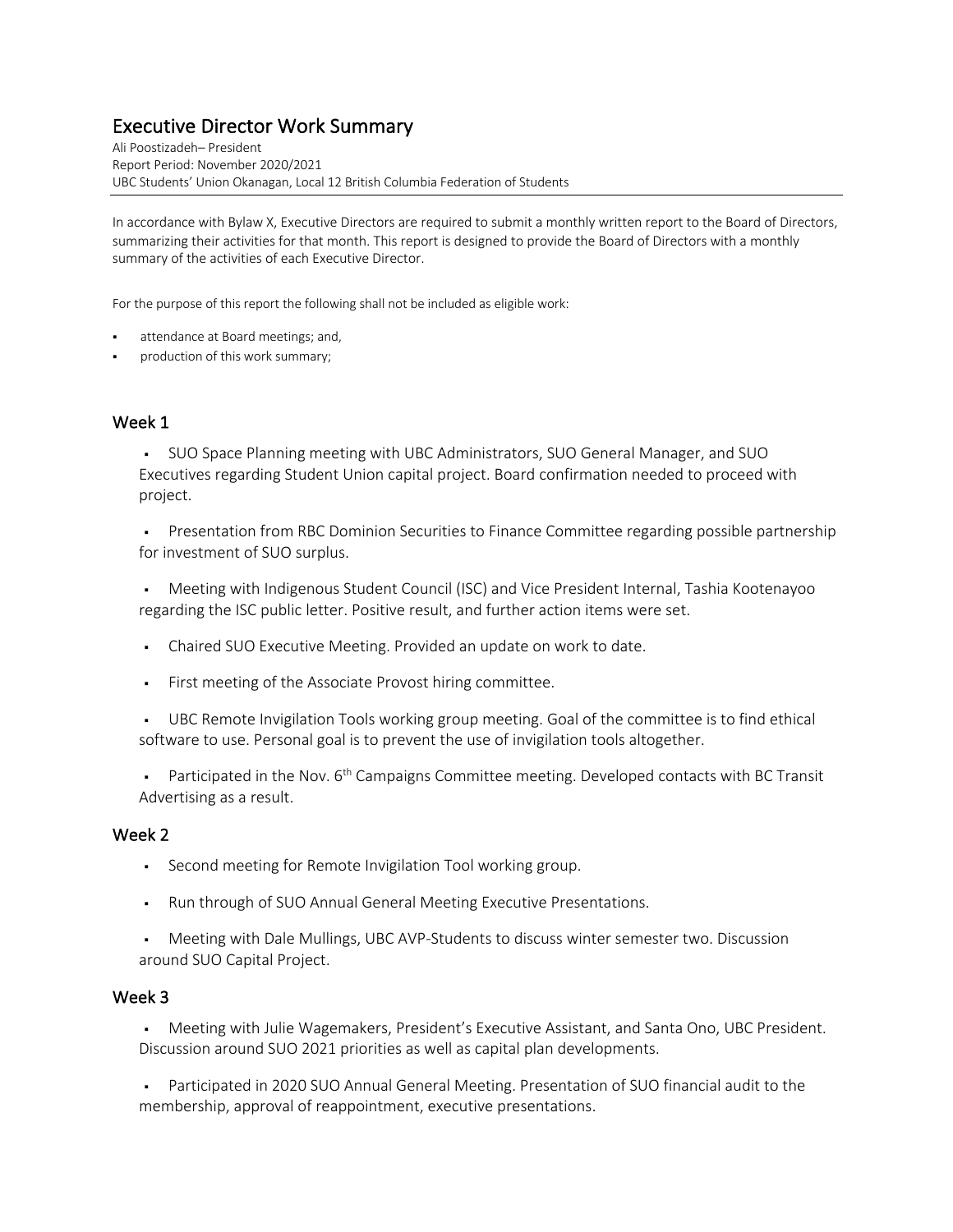• Meeting with another potential financial manager and Finance Committee to invest SUO surplus.

### Week 4

• Meeting with Lori Stevenson, Joe Haugen and Ahmed Fayed to discuss social media strategy and hiring of a Communications Assistant.

§ Meeting with Dale Mullings, AVP Students, as well as several of his staff to discuss the 2019-2020 tuition surplus allocation.

• Meeting with Lori Stevenson, and Sarah Furguson regarding training for the Board of Directors beginning immediately.

§ Write, edit and consult on the Communications Director job posting.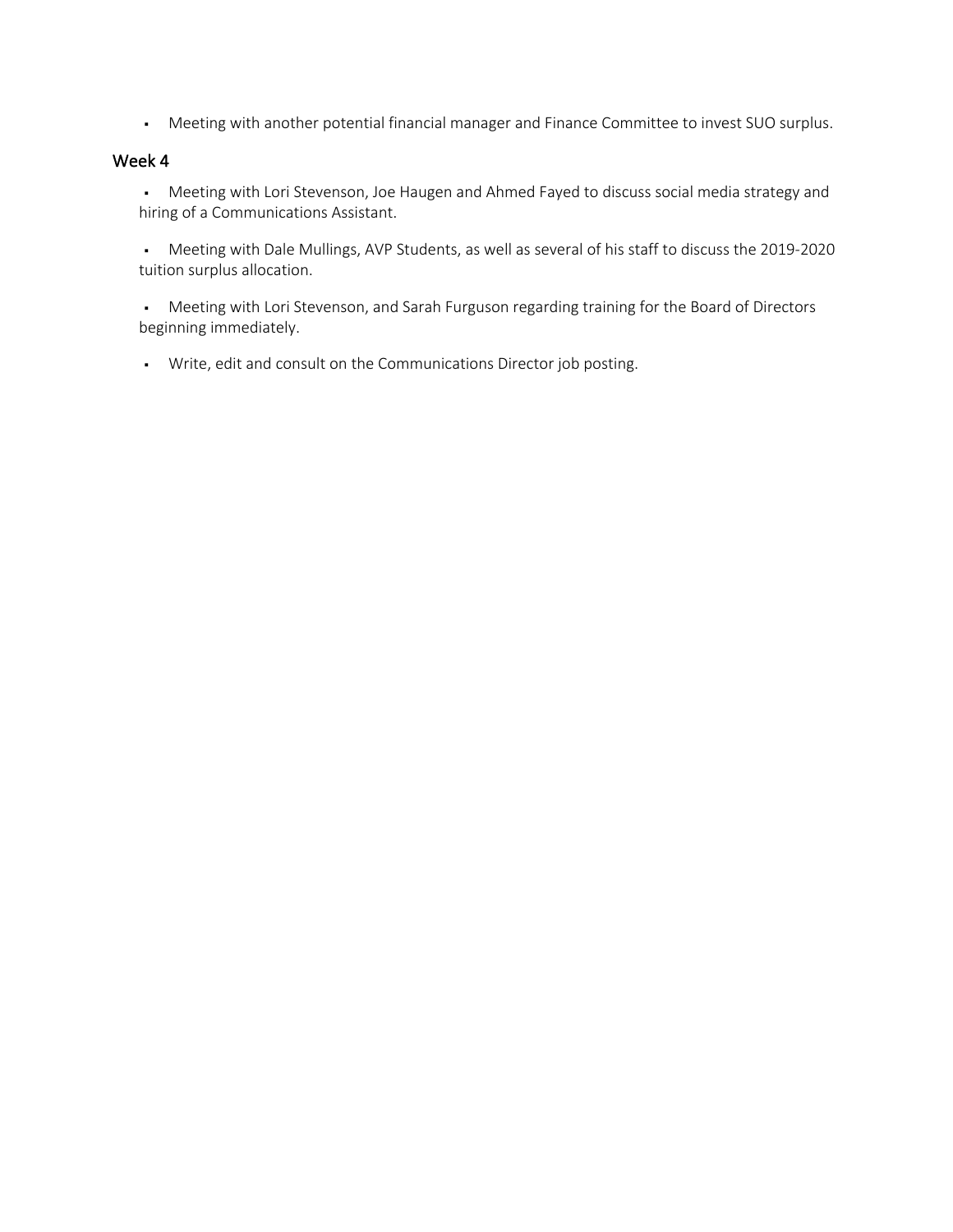## Executive Director Work Summary

Ahmed Fayed – Vice President Campus Life Report Period: November 2020/21 UBC Students' Union Okanagan, Local 12 British Columbia Federation of Students

In accordance with Bylaw X, Executive Directors are required to submit a monthly written report to the Board of Directors, summarizing their activities for that month. This report is designed to provide the Board of Directors with a monthly summary of the activities of each Executive Director.

For the purpose of this report the following shall not be included as eligible work:

- attendance at Board meetings; and,
- production of this work summary;

### Week 1

- SUO Space Planning
- Meeting with Joe Haugen and emailing all my relevant partners
- Regional Speakers Event Prep / Meetings with other universities.
- Emails
- Meetings with UBCO eSports
- Attending Campaign Committee Meetings
- RBC Event: Launching your Career
- Listening Session with AVPS (2 Sessions Completed)
- UBCO Bingo
- AGM Prep, Run Through

- AGM
- RBC/SUO: Job Search 101
- Preparing PowerPoint for Dale
- Emails
- Meeting with Joe
- Campus Life committee prep
- Meeting with students (Feedback on events, etc.)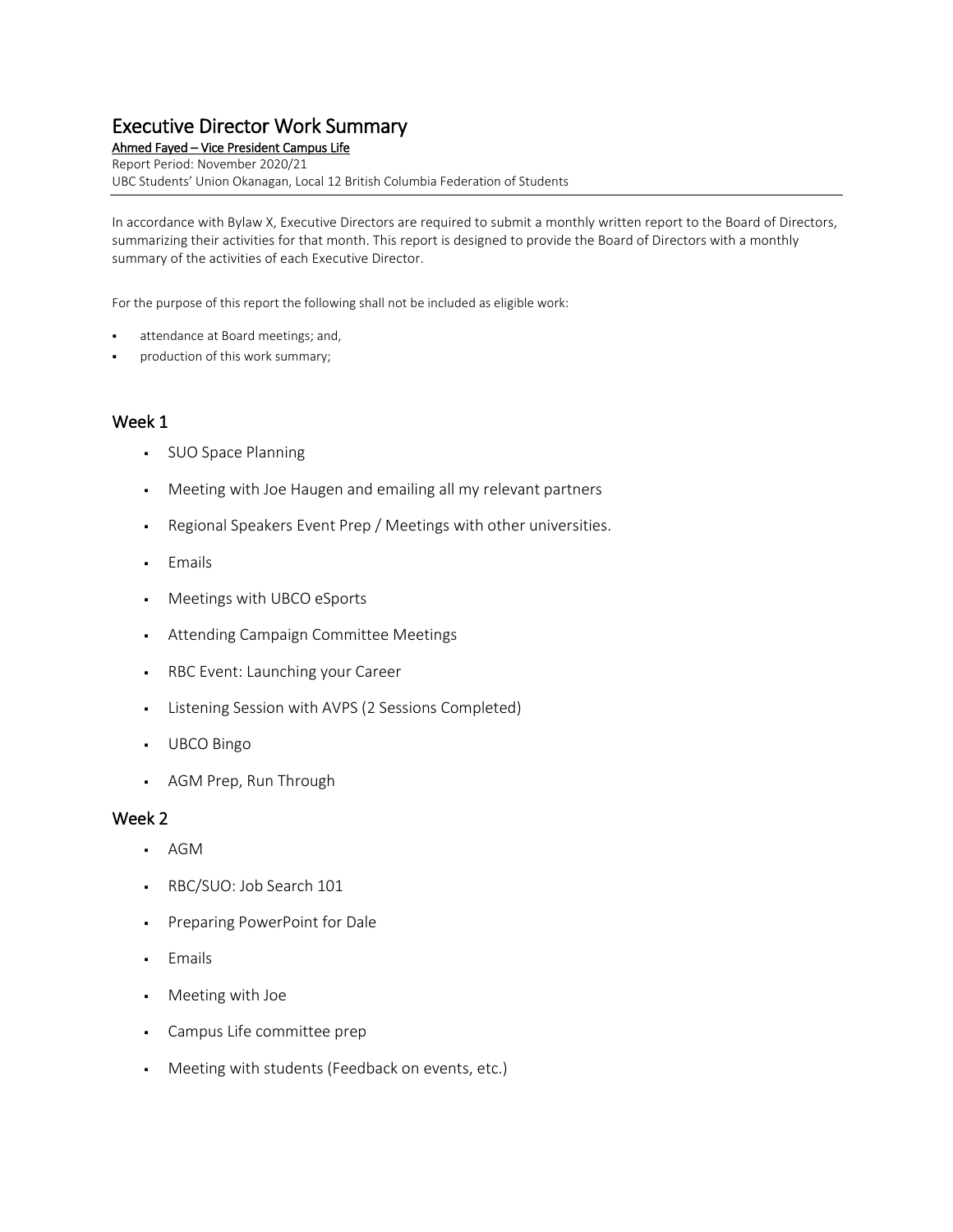### Week 3

- Meetings with Joe & Lori
- Emails
- Final Meetings for regional speaker event in term 2
- Social Media Strategy Follow up
- SVPRO Meeting

- Meeting with Western Regional Speakers
- Emails
- Meeting with Joe
- Campus Life Committee Meeting.
- Policy Committee Meeting
- PowerPoint work for Dale for new student platform
- Christmas Event planning
- Meeting with SUO eSports for term 2 event
- Event Planning for students on res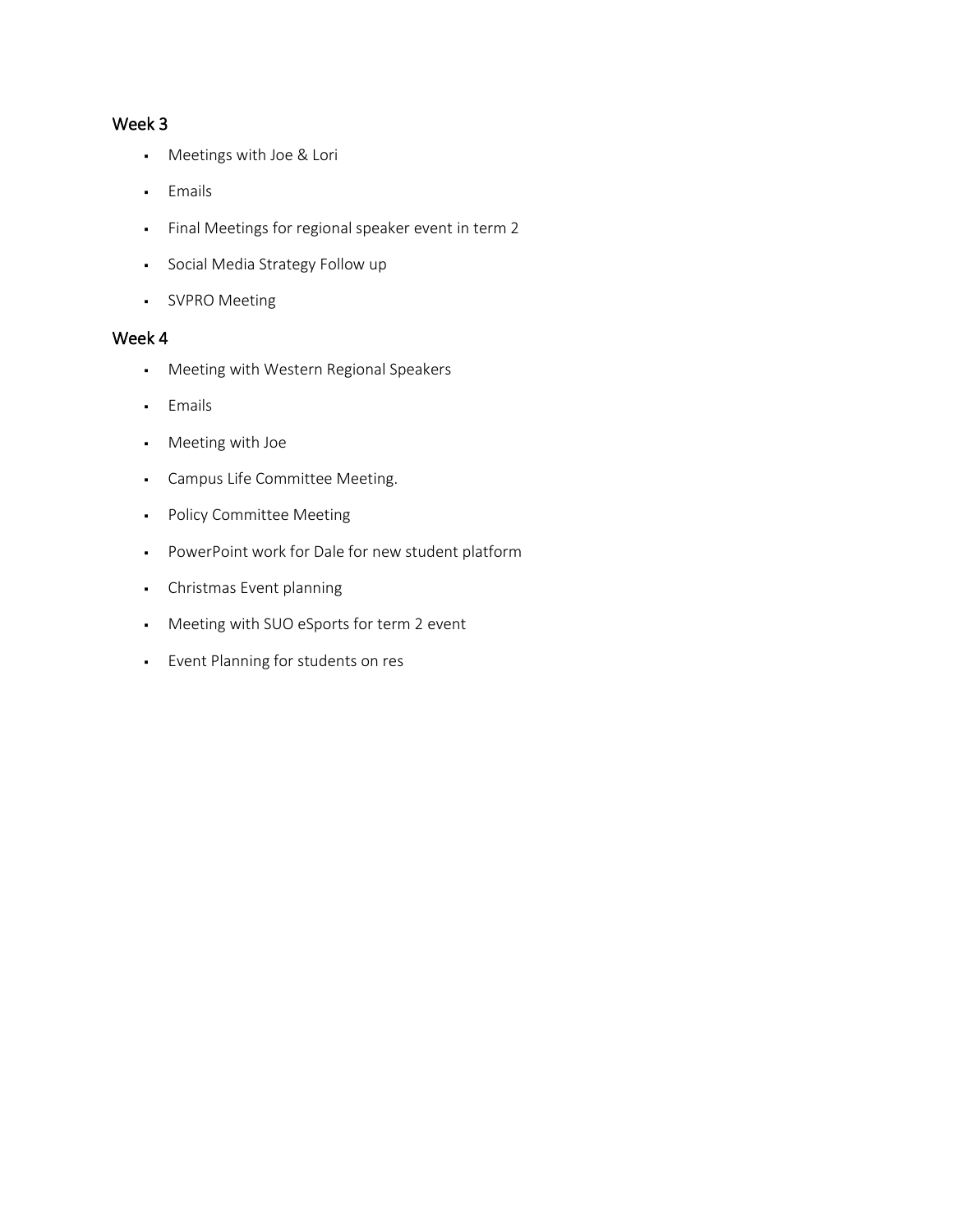### **Executive Director Work Summary**

Abid Bin Wahab – VP Finance & Administration Report Period: November 2020/21 UBC Students' Union Okanagan, Local 12 British Columbia Federation of Students

In accordance with Bylaw X, Executive Directors are required to submit a monthly written report to the Board of Directors, summarizing their activities for that month. This report is designed to provide the Board of Directors with a monthly summary of the activities of each Executive Director.

For the purpose of this report the following shall not be included as eligible work:

- attendance at Board meetings; and,
- production of this work summary;

### Week 1

- Meeting with Lori; bi-weekly touch base
- Discussions with RBC investment advisors; SUO's long-term investments
- Discussions with Joe and Ahmed about RBC financial literacy workshop
- Co-hosting the third RBC financial literacy workshop
- Attended the SUO space planning meeting
- Meeting with Leanne; bi-weekly touch base
- Investment research; bonds, mutual funds, fixed income derivatives, researching suitable

investment styles for SUO's long-term deposits.

Signed cheque requisitions for expenses, signed receipts, and signed telephone bills

- Meeting with Tashia and Izzy; Student Association discussions
- Finance committee presentation preparation; review of YTD financial statements
- AGM test run; preparing script for VP Finance
- Chaired the finance committee meeting
- Signed cheque requisitions for expenses, signed receipts, and signed telephone bills
- Mid-term break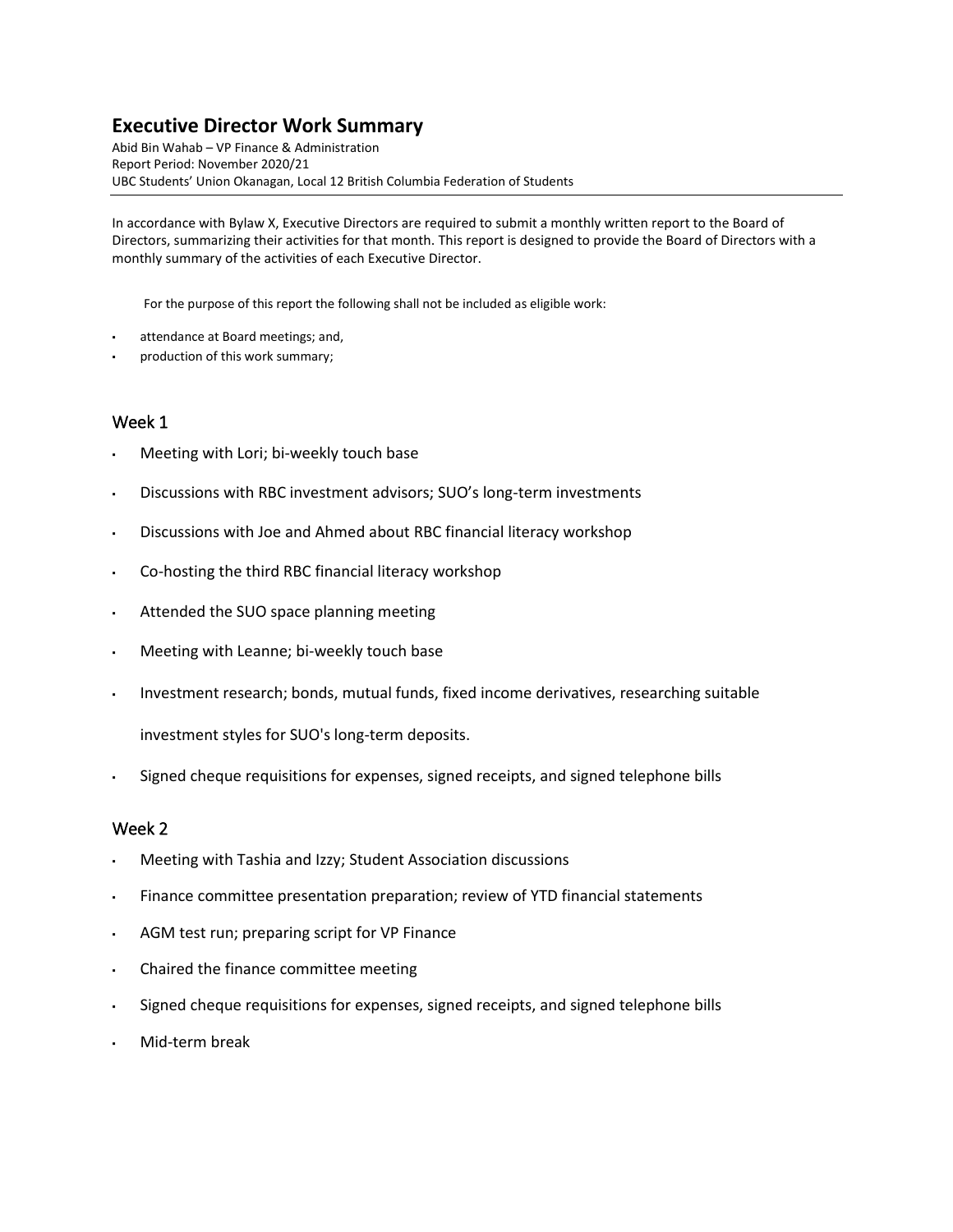### Week 3

- Attended the AGM 2nd test run
- Meeting with Lori and Leanne; reviewing the budget and preparing VP Finance presentation
- AGM preparation; created & reviewed Q&As, finalized my script and main points
- Attended the AGM
- Review of SUO long-term deposit investment regulations
- Attended the investment meeting for SUO presented by RBC Investment Advisors
- Planned for potential SUO collaboration with Capstone
- Signed cheque requisitions for expenses, signed receipts, and signed telephone bills

- Meeting with Lori; bi-weekly touch base, SA discussions, and investment discussions
- Follow-up discussions with investment advisors; RBC, Valley First, & Plan First
- Discussions with Kuan Ho (RBC Investments) on improving their portfolio mixes
- Chaired the finance committee meeting
- Meeting with Leanne; bi-weekly touch base and investment discussions
- Provided briefing to finance committee members, Rohan and Taha; provided them insights on to the fundamentals of investment strategies
- Student Association reimbursement related meeting and discussion with Lori, Izzy, and Tashia
- Signed cheque requisitions for expenses, signed receipts, and signed telephone bills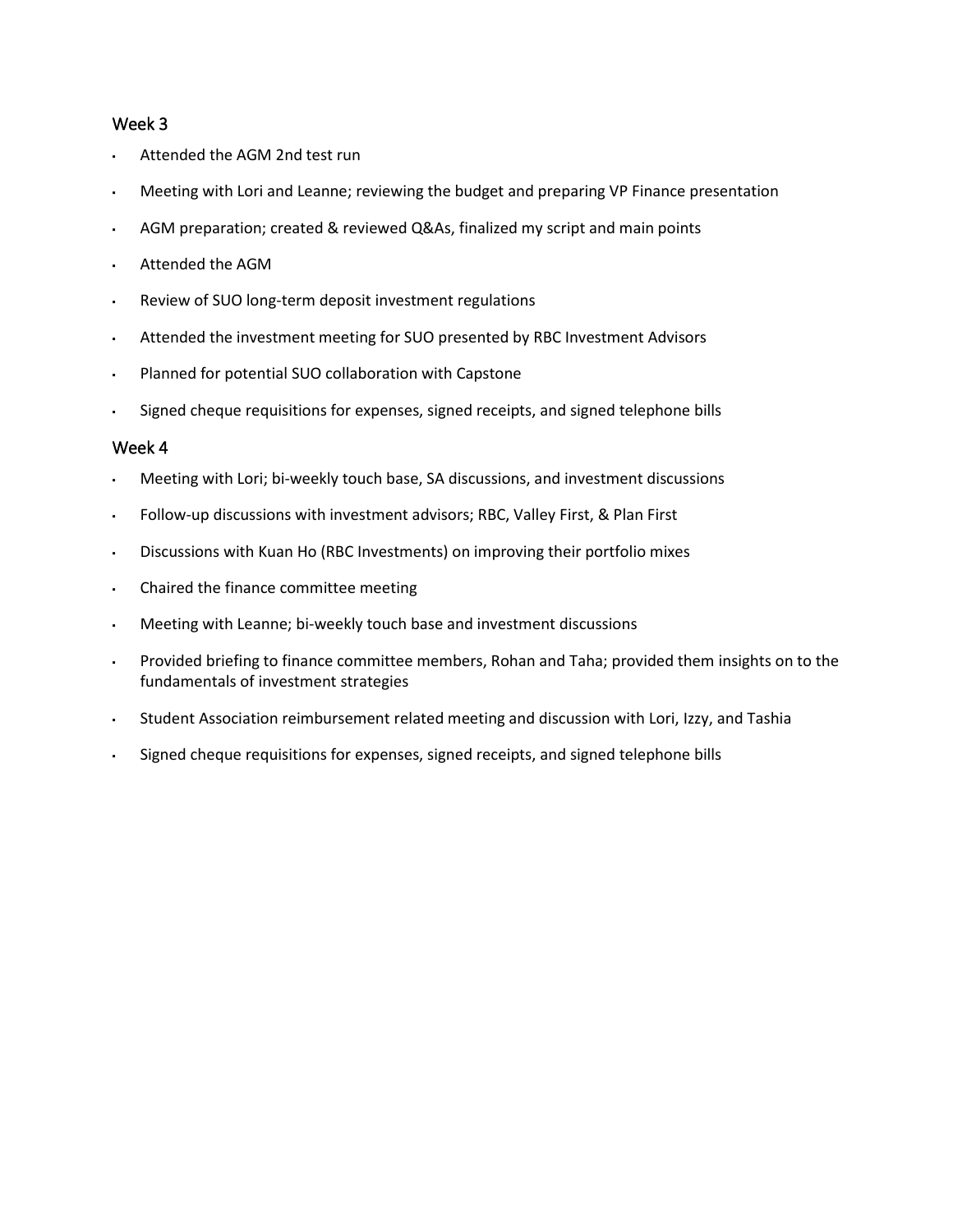### Executive Director Work Summary

Tashia Kootenayoo – Vice President Internal Report Period: November 2020/21 UBC Students' Union Okanagan, Local 12 British Columbia Federation of Students

In accordance with Bylaw X, Executive Directors are required to submit a monthly written report to the Board of Directors, summarizing their activities for that month. This report is designed to provide the Board of Directors with a monthly summary of the activities of each Executive Director.

For the purpose of this report the following shall not be included as eligible work:

- attendance at Board meetings; and,
- production of this work summary;

### Week 1

**• Research and meetings for consult of the Bylaw changes proposal. Drafting these proposal and** corresponding report of the recommended amendments for the Boards review.

**• Annual General meeting preparation such as communications plan, contest discussions, agenda** attachment document creation. Met with Stevenson, Rusch, Poostizadeh and Haugen throughout this week to discuss various components of the AGM.

Planning with Stevenson for Procedures Manual phases of implementation. Deliverables from this are a timeline of consultations and excel spreadsheet for tracking this process.

▪ Met with Dale Mullings and Cassidy Wallis to discuss the implementation of the SC17 policy and SUO concerns with procedures and review process etc.

▪ Co-chaired the UBC Open Education Working Group, where we discussed Senate policies, OER Grant and Open Education week which entails requests for policy changes to the university.

Met with Poostizadeh and the ISC co-coordinators to discuss the SUO Calls to Action in response to their open letter. The follow-up deliverables of this meeting were issue of apologies and the RC advisory committee invitations.

### Week 2

**•** Annual General Meeting slide preparation document and review of presentations with other Executives.

Met with Furgason to follow-up on action plan for 2020-2021 Advocacy goals. We outlined a timeline for website information update and procedural changes.

- Final preparation and presentation for Annual General Meeting.
- Met with BCCampus SVM community of practice group to review stages of the project.
- Attended Campus Life Committee meeting and discussed Student Association Expo for January.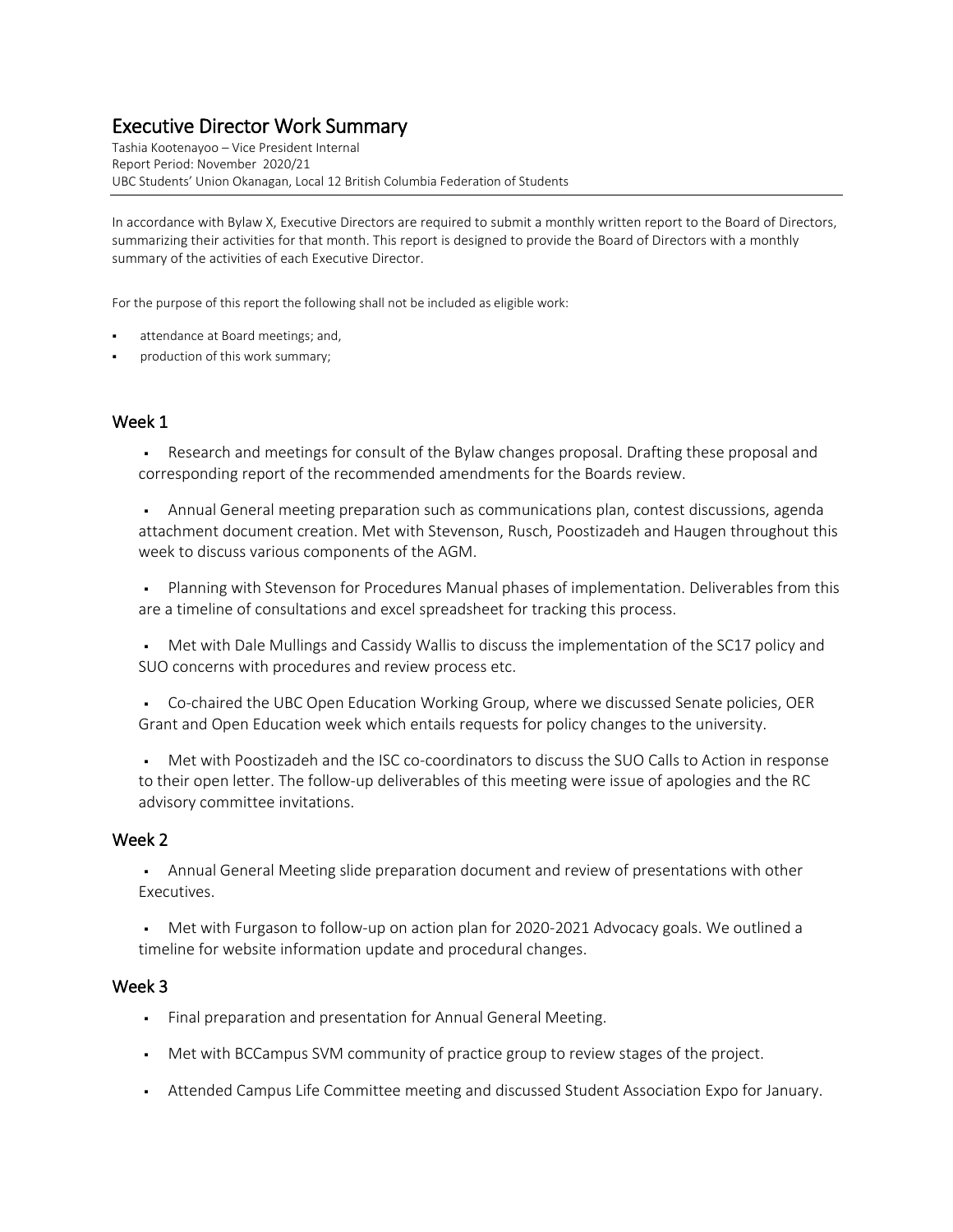### Week 4

▪ Edits and research for the Oversight Regulations draft changes. Additionally, meetings with the Policy and Oversight Committee to continue drafting the policy. I also followed up with the creation of a flow-chart for the policy and document explaining the amendments.

▪ Met with SVPRO to discuss Sexual Assault Awareness Month and review of plan for internal SUO SVM policies.

▪ Preparation and attendance for the Learning and Researching Committee of the Board of Governors. I presented on key issues highlighted in the SUO 2019-2020 Student Experience Survey.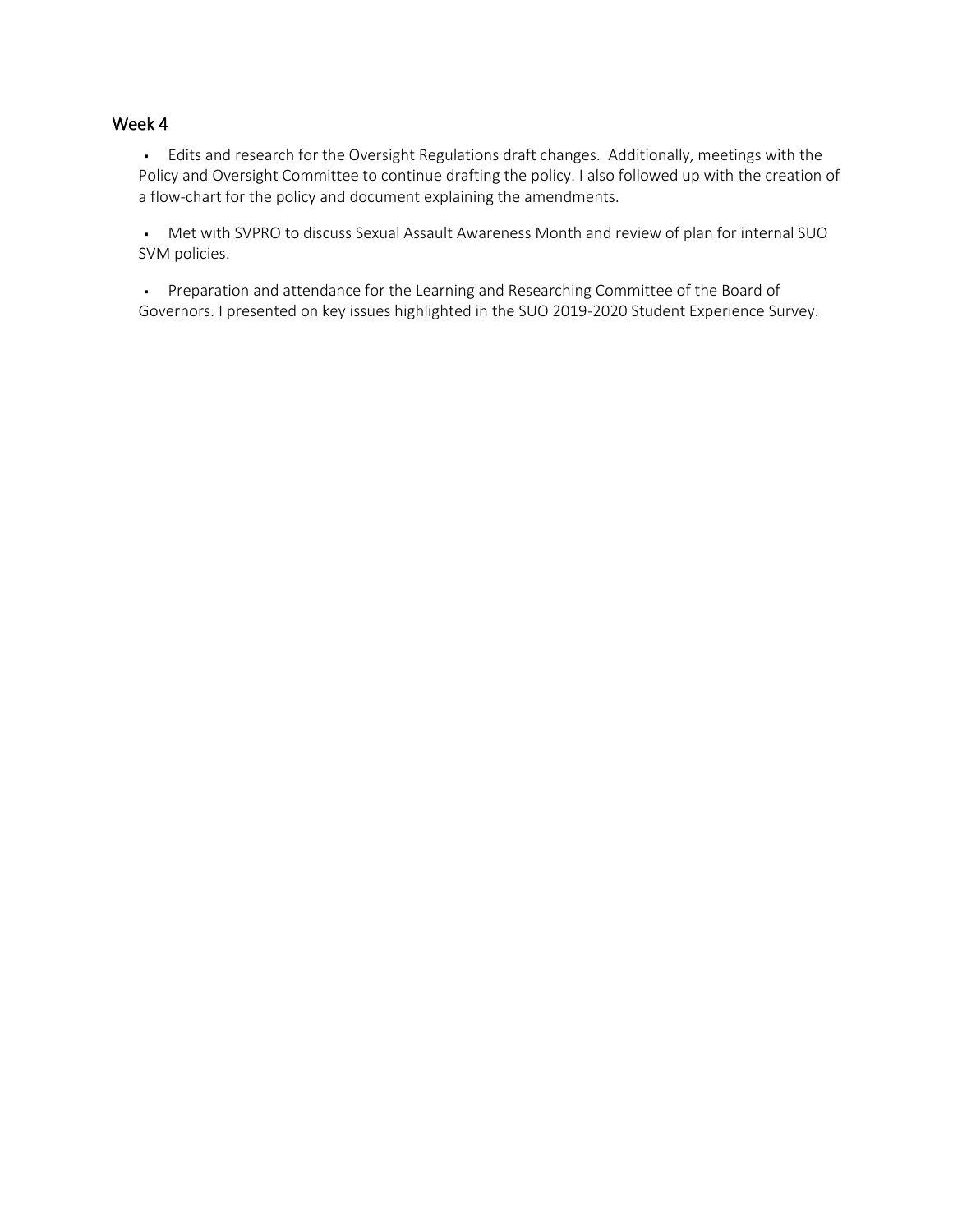### Executive Director Work Summary

Taylor Dotto – Vice President External Report Period: November 2020/21 UBC Students' Union Okanagan, Local 12 British Columbia Federation of Students

In accordance with Bylaw X, Executive Directors are required to submit a monthly written report to the Board of Directors, summarizing their activities for that month. This report is designed to provide the Board of Directors with a monthly summary of the activities of each Executive Director.

For the purpose of this report the following shall not be included as eligible work:

- attendance at Board meetings; and,
- production of this work summary;

### Week 1

- SUO Space Planning Meeting with UBC
- Weekly meeting with the Advocacy and Governance Coordinator
- **•** Executive Meeting
- UBCO Open Education Working Group meeting
- Campaign Committee meeting

**•** Discussions with Nalgene and the UBC Book Store on implementation of the water bottle share program

### Week 2

- Staff / Executive meeting
- Weekly meeting with the Advocacy and Governance Coordinator
- SUO Annual General Meeting preparation with Executives

### Week 3

- Weekly meeting with the Advocacy and Governance Coordinator
- SUO Annual General Meeting
- Executive Committee Meeting
- Working on BCFS Executive Report

- Interview with an Executive Director from Western University for their "Advocacy Hour"
- Weekly meeting with the Advocacy and Governance Coordinator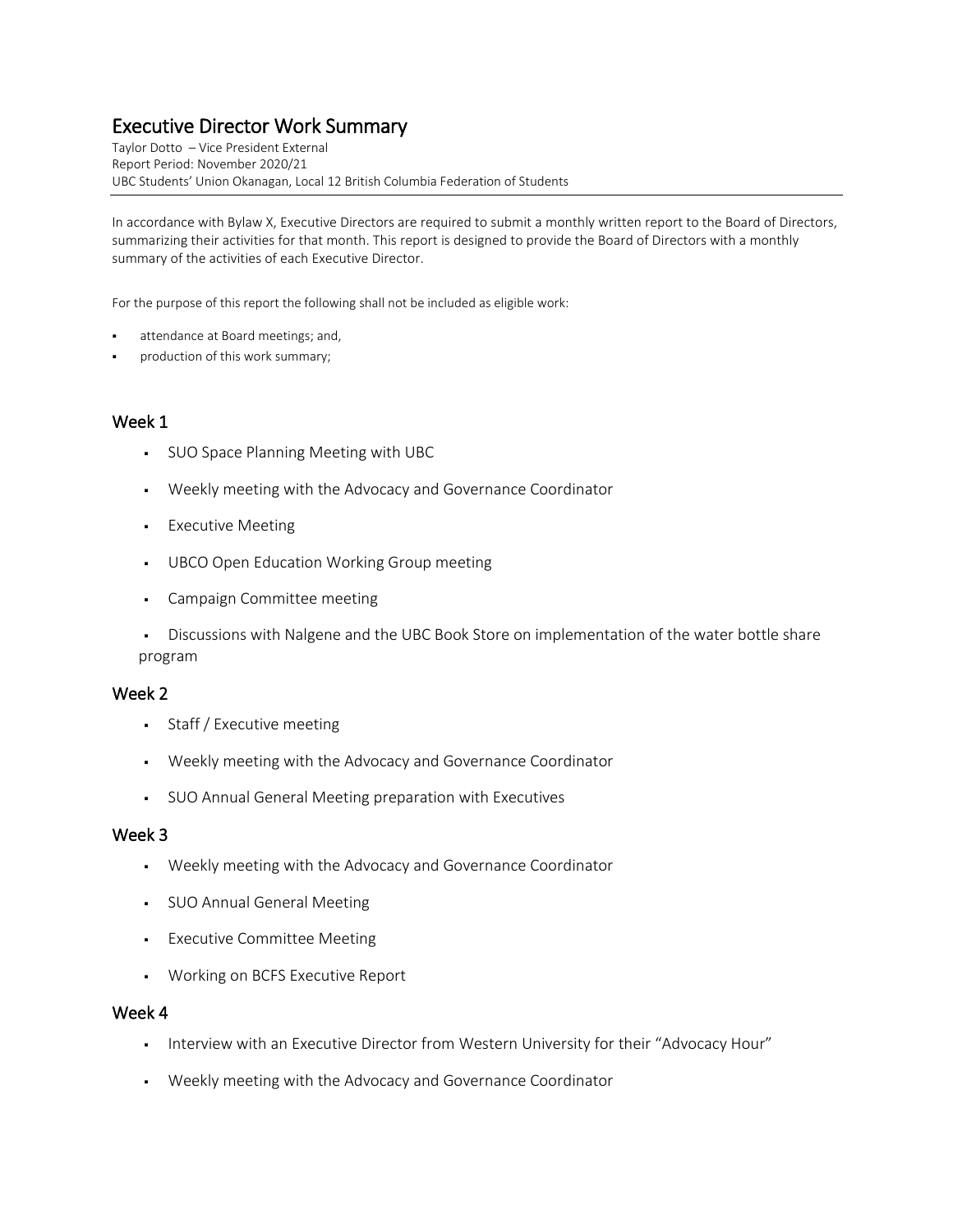- UBCO Pritchard Dining Hall Committee meeting
- Budget meeting with UBC
- Working on BCFS Executive Report
- SVPRO monthly meeting and discussions for SAAM
- Creating slideshow for professors during SAAM
- Executive Committee Meeting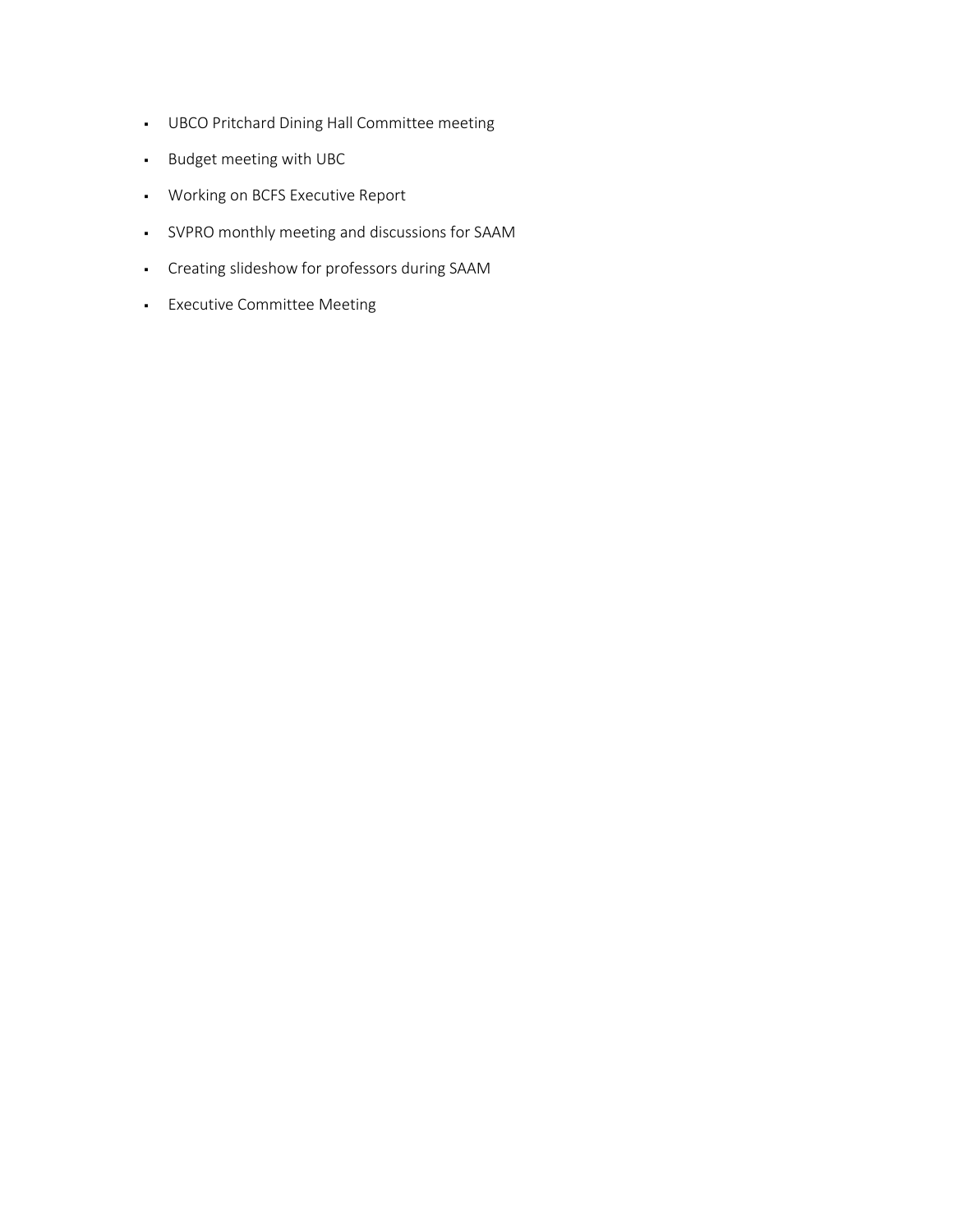# General Manager Work Summary<br>Lori Stevenson – General Manager

Report Period: November 2020 UBC Students' Union Okanagan, Local 12 British Columbia Federation of Students

### Office & Administration

Per the new provincial Covid-19 mandates, implemented daily health check protocol for office and business staff

### University Relations & Committees; Other stakeholder meetings

- UBC Budget presentation AVP Students Dale Mullings and representatives from both AVP Finance and UBCO HR presented the UBC annual budget and took questions
- § Another space planning meeting with UBC Planners steps and time line to "Executive 1" presentation

### Events/Projects/Operations

- Final audited financial statement review and approval facilitation; Signing off on the final audit reports; addressing and implementing audit recommendations with Leanne
- § AGM prep and package preparation; executive presentation and tech run-throughs prior to live meeting
- § Began planning around elections, transition and training created outline to guide us through action items at every step of the process
- Drafted outline to guide the Procedures Manual process; met with Tashia to determine next steps
- § SUO Long Term Investment strategy the Finance Committee received the final presentation on long term investment options from Plan First Financial. Follow up meeting held to compare the proposals from all of the potential investment manager; follow up questions for the top two contenders
- Held second meeting to discuss a better approach to handling the SUO Social media. A decision to seek a student Communications Assistant was made, and a job posting created.
- AMICCUS Regional Professional Conference two virtual half days keynote speakers, information on H&D plans, round table discussions on engagement, elections, transitions, and training in the virtual landscape

### Human Resources Work

§ Ongoing 1:1 meetings with staff – checking in on work and goal progress; assessing challenges or pinch-points; coaching on issues as needed

### SUO Committee Work

- § Oversight Committee Interim review for VP Campus Life: prep and pre-review consultations; interim review; post review debriefs and report consultation; regular committee meeting
- Finance Committee two regular committee meetings: review of SUO YTD operations and businesses, continued discussion and required follow ups for long term investment strategy
- § Student Associations Funding Committee review/discussion of procedures in place and reassessment of previously disallowed expense reimbursement with Tashia, Izzy and Abid
- Policy Committee joint meeting with Oversight committee to draft changes to the Oversight regulation, continue work on and plan next steps for executive pay restructure
- § Executive Committee two meetings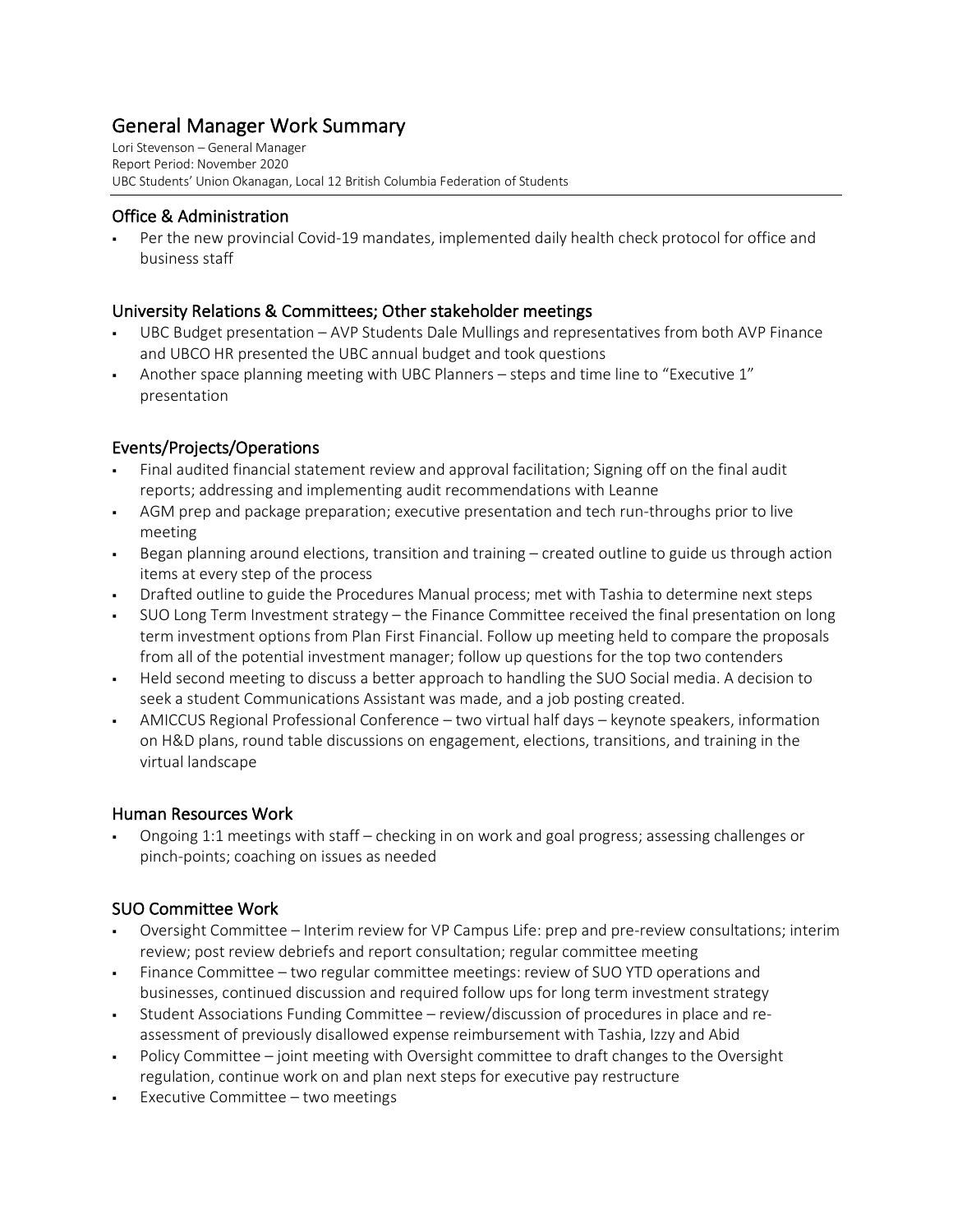## **FINANCE COMMITTEE MEETING MINUTES**

### UBC Students' Union Okanagan Executive Committee Meeting, December 4 2020, Virtual Call

Meeting called to order 14:05

### Directors Present

## Staff Present

## **1. ACKNOWLEDGEMENT OF TERRITORY**

We would like to acknowledge that we are on the traditional, ancestral territory of the Okanagan Nation. We would like to recognize that learning happened in this place long before this institution was established. It's important that we understand that we are very privileged to be living, working, and learning in these territories that are not our own.

## **2. ADOPTION OF AGENDA**

### **20/12/04.01 MOTION**

Dabral/Stevenson Be it resolved that the agenda be adopted. **CARRIED**

## **3. PRESENTATIONS**

- **4. OLD BUSINESS**
- **5. NEW BUSINESS**
- **6. INFORMATION ITEMS**

6.1.1 Investment Strategy Discussion

Wahab presented a document displaying all the funds and transaction costs and compared RBC's portfolio to Plan First's.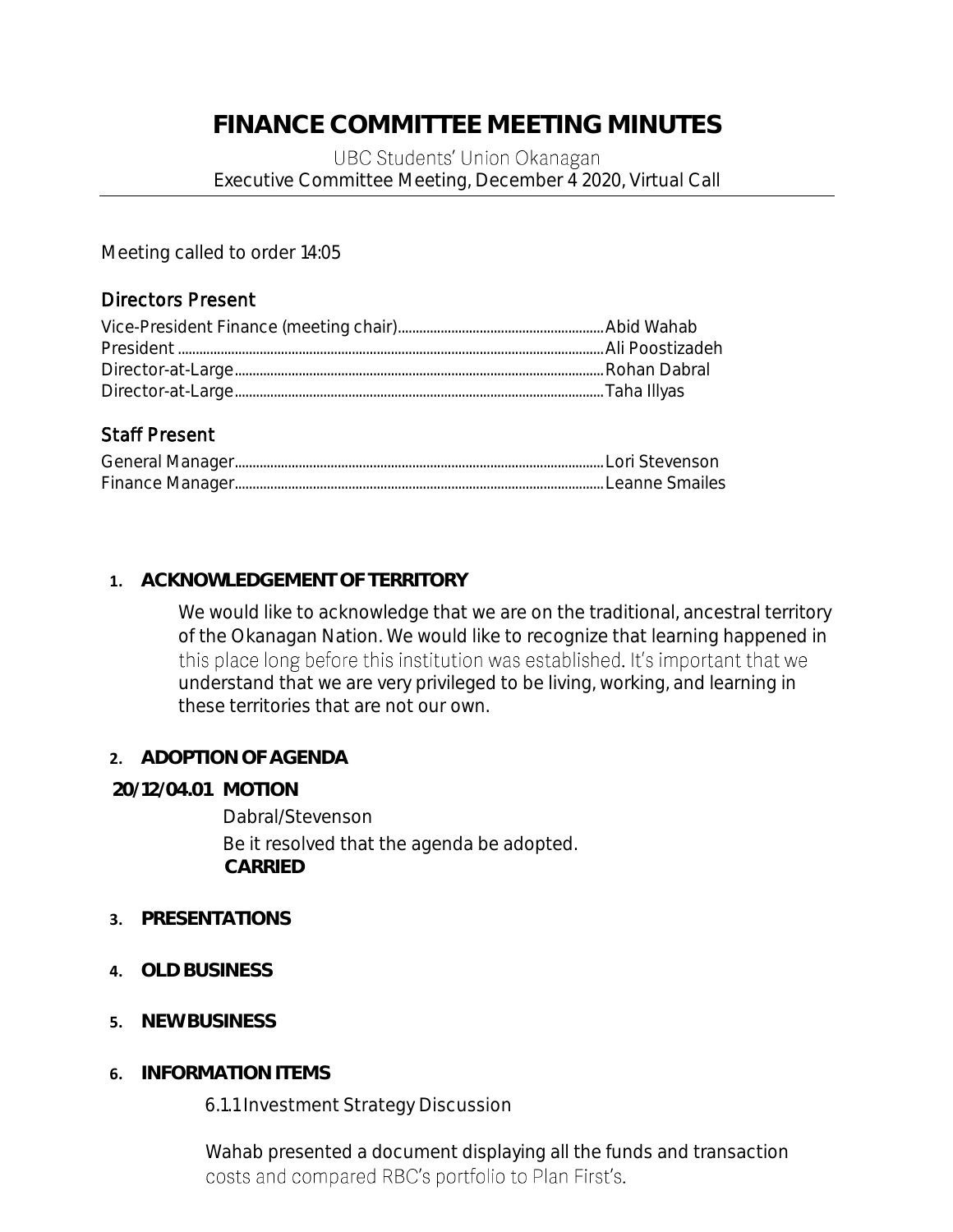Smailes clarified that RBC's transaction fees change based on the amount invested.

Stevenson provided a brief timeline of the final communication process between the investment advisors.

Poostizadeh mentioned the importance of investing fossil fuel free funds. Wahab stated that maintaining low-risk, lower transaction fees, and

maintaining the strategic allocations are a priority. Dabral asked to clarify on RBC's fossil fuel free mandate.

Everyone agreed that RBC provided a better portfolio and consensus was reached to partner with RBC.

### **20/12/04.02 MOTION**

Poostizadeh/Dabral

Be it resolved that RBC Dominion Securities be chosen as the SUO's long-term investment managers. **CARRIED**

### **20/12/04.03 MOTION**

Poostizadeh/Stevenson

Be it resolved that SUO invest in only ESG compliant funds. **CARRIED**

### **7. ADJOURNMENT**

Meeting adjourned at 14:38.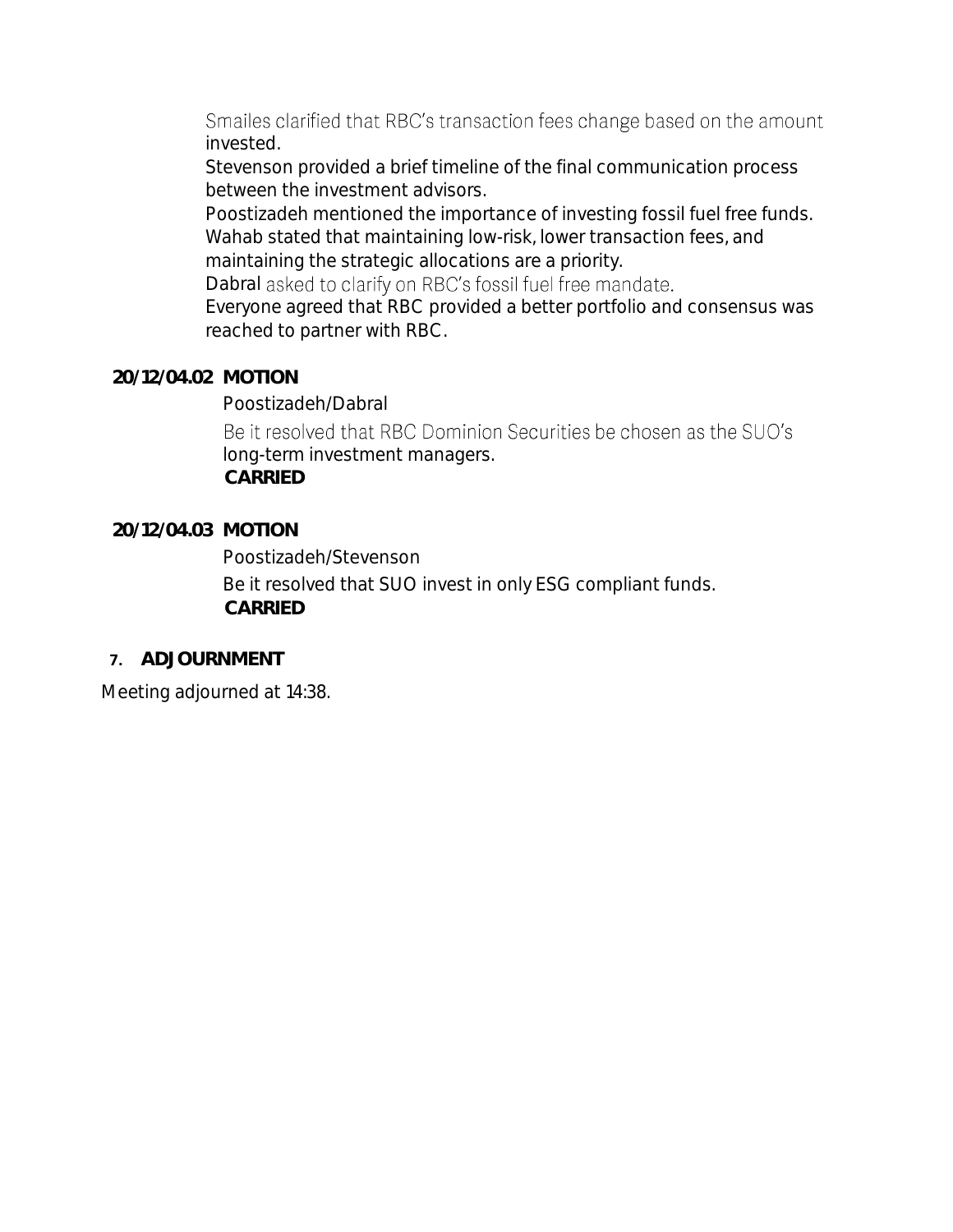# **POLICY COMMITTEE MEETING MINUTES**

UBC Students' Union Okanagan Policy Committee Meeting, November 25, 2020, Virtual Call

Meeting called to order at 10:51

## Directors Present

## Staff Present

## **1. ACKNOWLEDGEMENT OF TERRITORY**

We would like to acknowledge that we are on the traditional, ancestral territory of the Okanagan Nation. We would like to recognize that learning happened in this place long before this institution was established. It's important that we understand that we are very privileged to be living, working, and learning in these territories that are not our own.

## **2. ADOPTION OF AGENDA**

**20/11/25.01 MOTION**

Naqvi/Fayed Be it resolved that the agenda be adopted. **CARRIED**

## **3. PRESENTATIONS**

**3.1** Draft Oversight Compliance Regulation Edits Kootenayoo presented the first draft of the Governance regulation proposal. Rogers asked about the motivation behind regulations thirty-three and forty-one (33 & 41).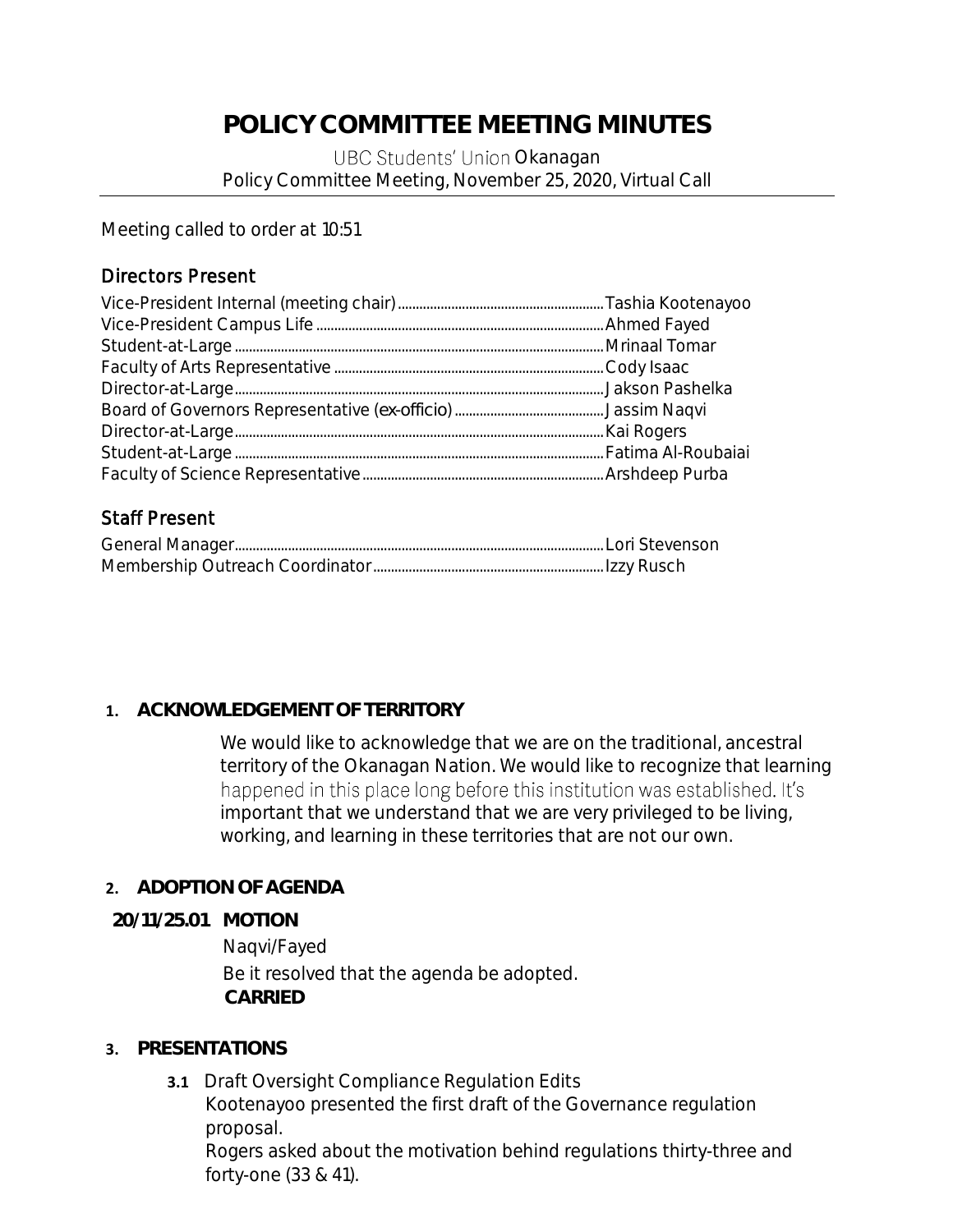Stevenson motivated the need for thirty-three to speak to severe infractions such as breaking in-camera or misuse of funds. Whereas, she noted that clause forty-one listed examples of minor offences in which warnings should be given prior to recommendation of penalization. Al-Roubaiai provided examples of corresponding procedures for the Oversight Committee in terms of correspondence with the President, General Manager and the Board of Directors for investigations and recommendations of penalization.

Kootenayoo reviewed potential structures for appeals.

- **4. OLD BUSINESS**
	- **4.1** Housekeeping of Regulations

Kootenayoo reviewed the proposed housekeeping regulation changes and introduced a motion to recommend these changes to the Board of Directors.

**20/11/25.02 MOTION**

Naqvi/Stevenson

Be it resolved that the three reviewed housekeeping changes to the regulations in the Committees Regulation and Student Association Regulations be recommended to the Board of Directors for adoption. **CARRIED**

- **5. NEW BUSINESS**
- **6. INFORMATION ITEMS**
	- **6.1** Executive Pay Structure Timeline Stevenson provided an update on deadlines as per regulations. She also offered the help of the Oversight Committee in research. Kootenayoo and the other committee members agreed the extra help would help the committee meet their mandate. Stevenson to follow up with Rogers and Al-Roubaiai.
- **7. ADJOURNMENT**

Meeting adjourned at 12:24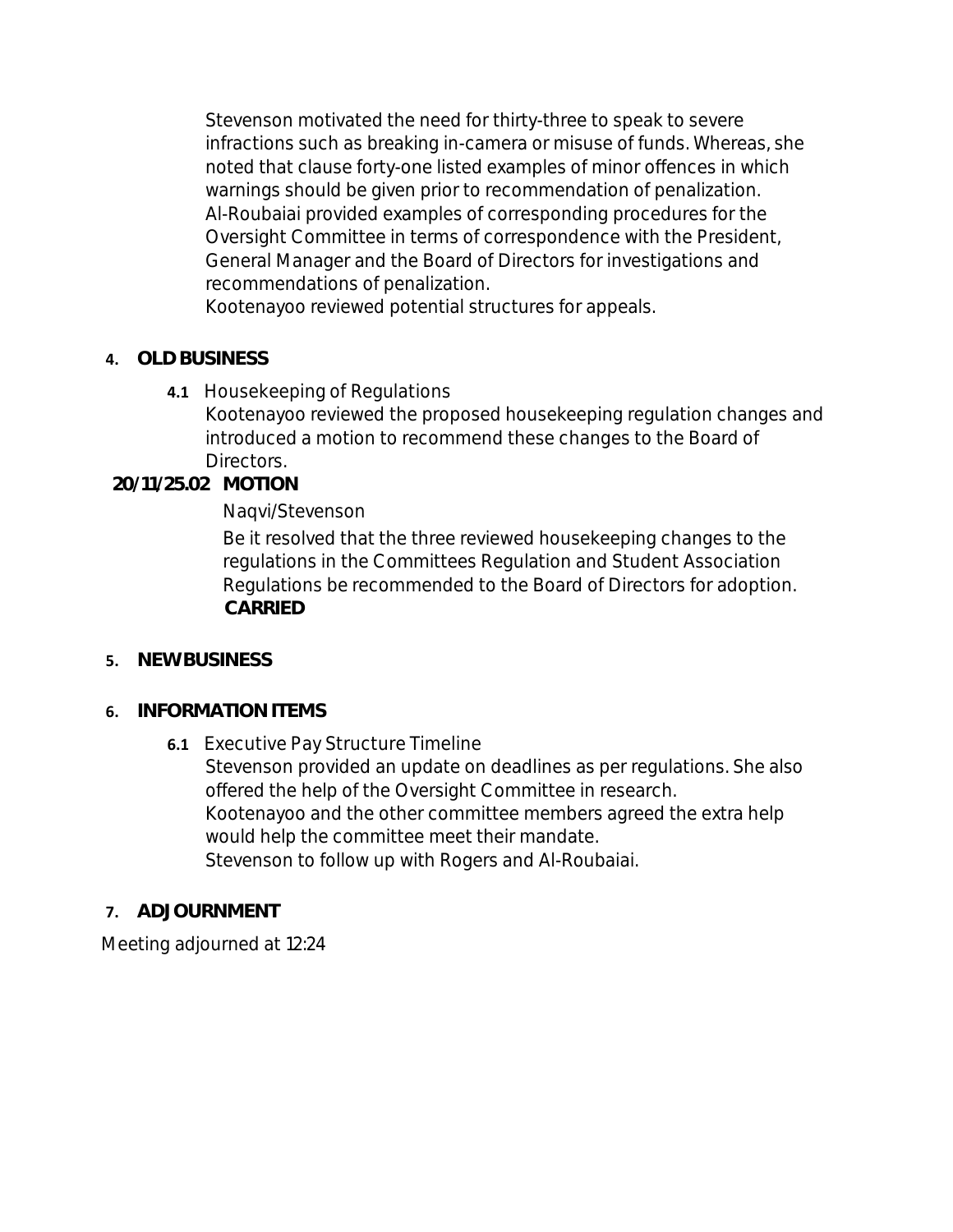## **OVERSIGHT COMMITTEE MEETING MINUTES**

UBC Students' Union Okanagan Executive Committee Meeting, November 20, 2020, Virtual Call

Meeting called to order at 13:07

### Directors Present

## Directors Absent

Board of Governors Representative (*ex-officio*).......................................... Jassim Naqvi

## Staff Absent

|--|--|--|--|

### **1. ACKNOWLEDGEMENT OF TERRITORY**

We would like to acknowledge that we are on the traditional, ancestral territory of the Okanagan Nation. We would like to recognize that learning happened in this place long before this institution was established. It's important that we understand that we are very privileged to be living, working, and learning in these territories that are not our own.

### **2. ADOPTION OF AGENDA**

**20/11/20.01 MOTION** 

Isaac/Rogers Be it resolved the agenda be adopted. **CARRIED**

- **3. PRESENTATIONS**
- **4. OLD BUSINESS**
- **5. NEW BUSINESS**
	- **5.1** Executive Biweekly Timesheets Reviewed Oct. 24 - Nov. 6 timesheets were complete, and there was no feedback. Nov. 7 - 20 timesheets for President and VP Campus Life were incomplete for entire pay period.
	- **5.2** Executive Monthly Work Summaries Reviewed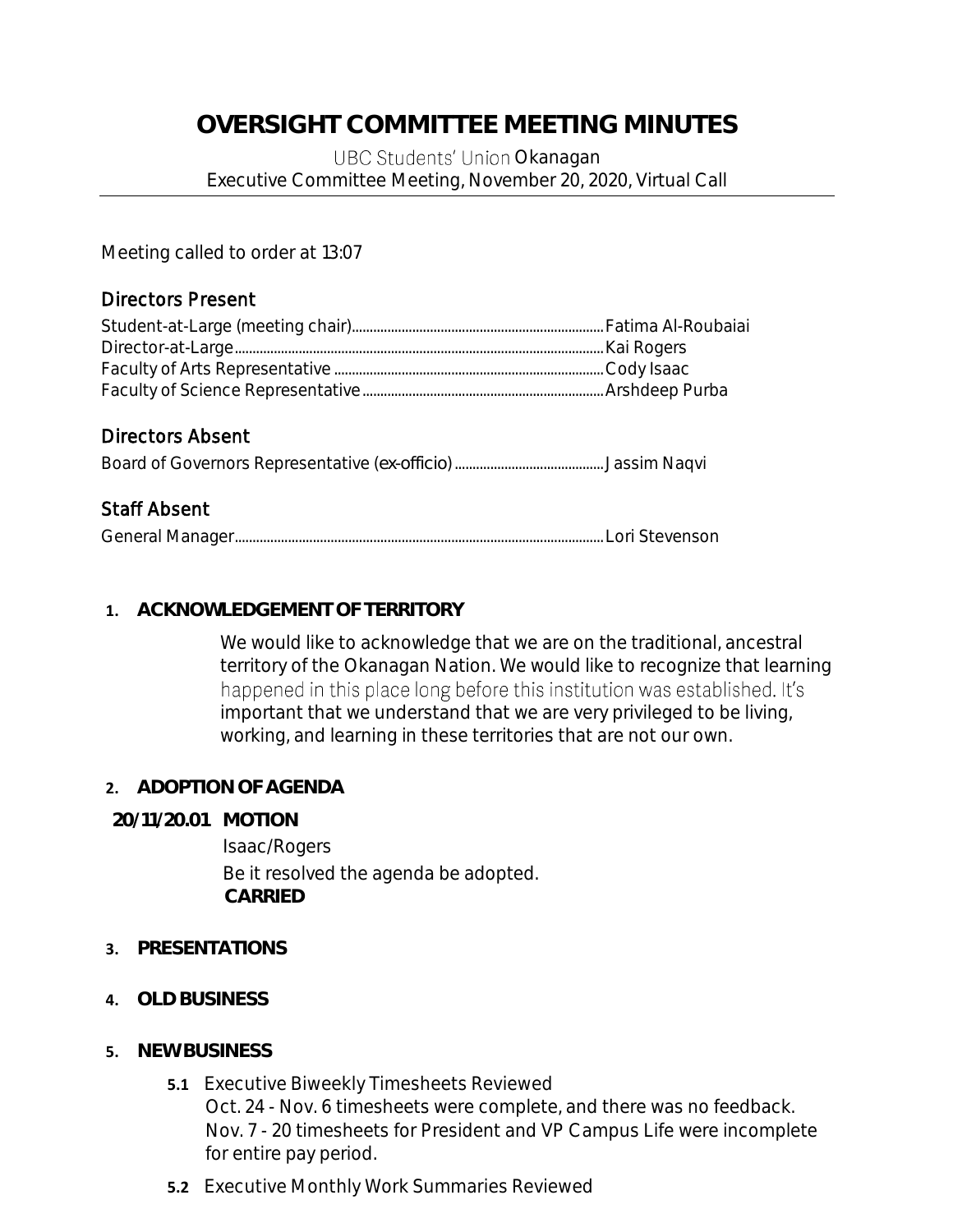The October 2020 work summaries were completed and received from all executives.

The draft for the new work summary template was reviewed. The goal is to strike a balance between structure and accountability. A revised version is in progress.

**5.3** Update on Executive Trimester Reviews The status of interim reviews is as follows: VP Campus Life interim review has been set for Nov 26. Rogers will provide Oversight Committee with a one-page summary afterwards. Al-Roubaiai will prepare tentative timeline for January reviews at the next

### **6. INFORMATION ITEMS**

meeting.

**6.1** Committee membership

Isaac was welcomed back from his leave of absence. Naqvi will be relieved of interim committee member duties, with gratitude for stepping up during this time.

**6.2** Collaborations

A doodle poll will be sent out for the Policy Committee meeting regarding executive pay restructuring.

Oversight Committee regulation changes will be added to the agenda for the board meeting on November 30<sup>th</sup>.

- **6.3** Next Oversight Committee Meeting Al-Roubaiai will send a poll to find a suitable date for the December meeting.
- **7. ADJOURNMENT**

Meeting adjourned at 14:07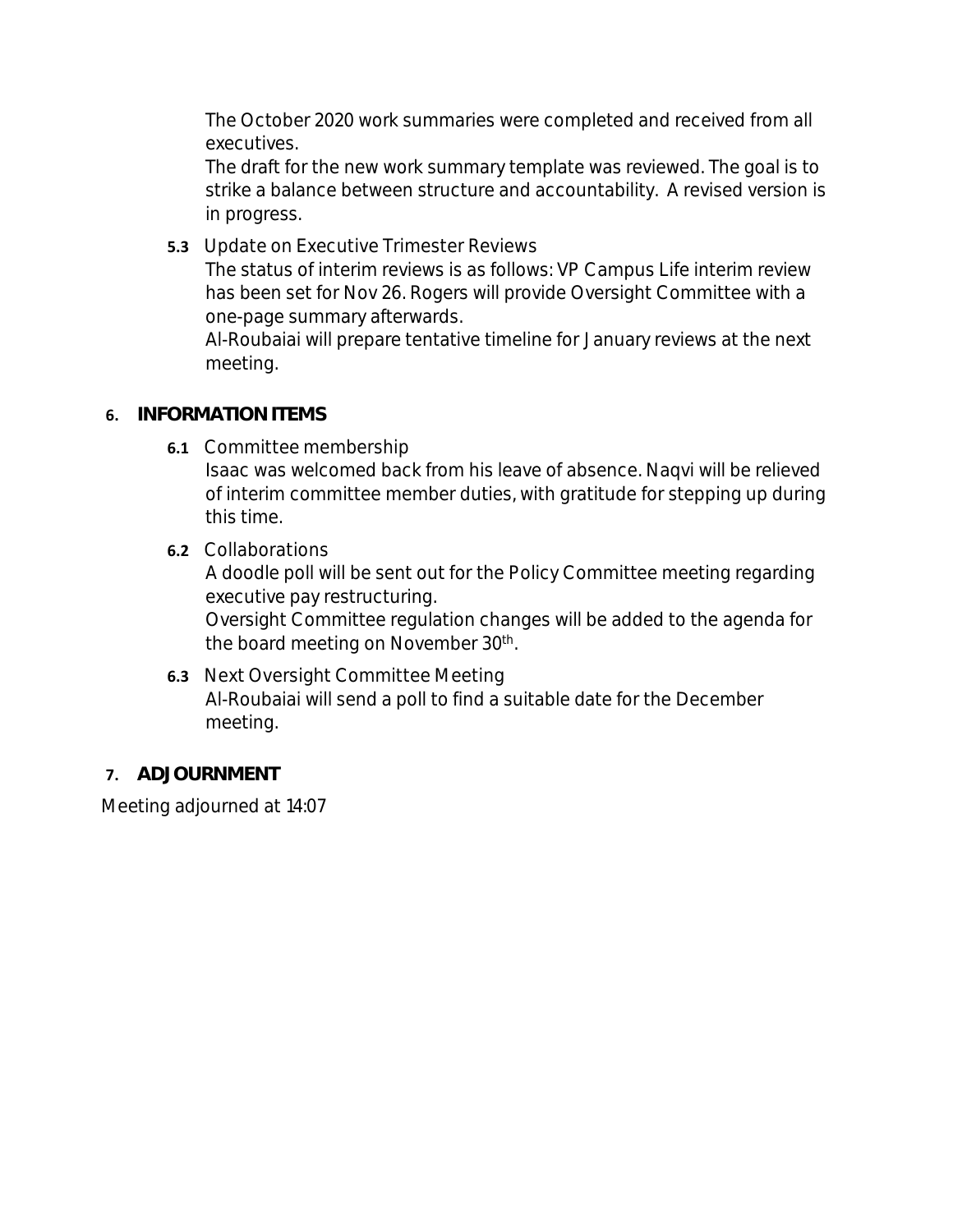## **OVERSIGHT COMMITTEE MEETING MINUTES**

UBC Students' Union Okanagan Executive Committee Meeting, December 4, 2020, Virtual Call

Meeting called to order at 13:02

### Directors Present

### Directors Absent

### Staff Present

|--|--|

### **1. ACKNOWLEDGEMENT OF TERRITORY**

We would like to acknowledge that we are on the traditional, ancestral territory of the Okanagan Nation. We would like to recognize that learning happened in this place long before this institution was established. It's important that we understand that we are very privileged to be living, working, and learning in these territories that are not our own.

### **2. ADOPTION OF AGENDA**

### **20/12/04.01 MOTION**

Isaac/Rogers Be it resolved the agenda be adopted. **CARRIED**

### **3. PRESENTATIONS**

- **4. OLD BUSINESS**
- **5. NEW BUSINESS**
	- **5.1** Executive Biweekly Timesheets Reviewed Nov 21 - Dec 4 timesheets reviewed and no feedback this pay period.
	- **5.2** Update on Interim Reviews Rogers and Stevenson completed an interim review for VP Campus Life on November 26, 2020. One-page summary of the results and one-page recommendation to the board is in progress.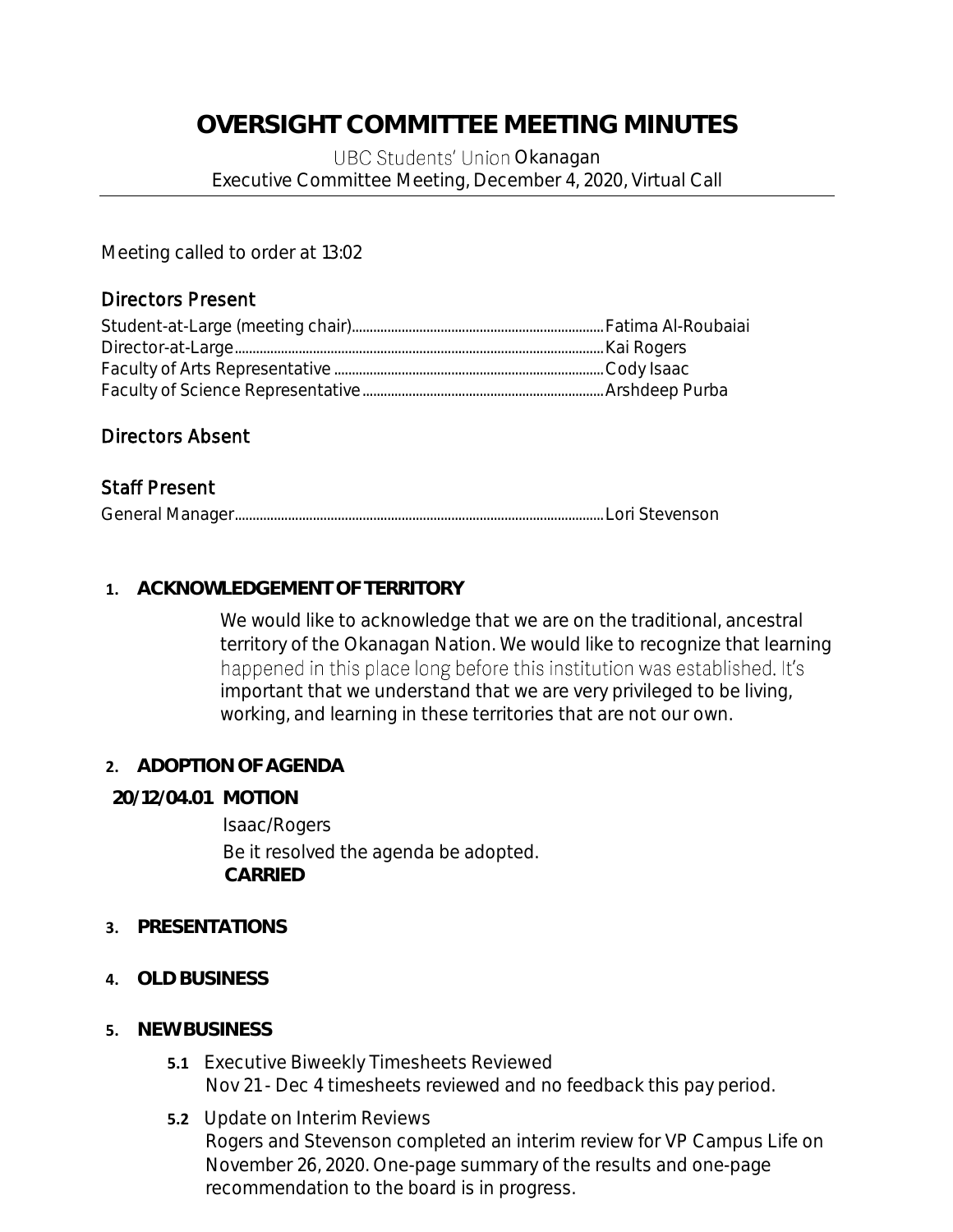Stevenson to set up meeting to discuss next steps with Al-Roubaiai and Poostizadeh.

**5.3** January Trimester Reviews Members reviewed a tentative timeline and offered a few adjustments to the plan for January's trimester reviews. Al-Roubaiai will confirm and distribute next steps.

### **6. INFORMATION ITEMS**

- **6.1** Next Oversight Committee Meeting Al-Roubaiai will send a poll to find a suitable date for the January meeting.
- **7. ADJOURNMENT**

Meeting adjourned at 13:55